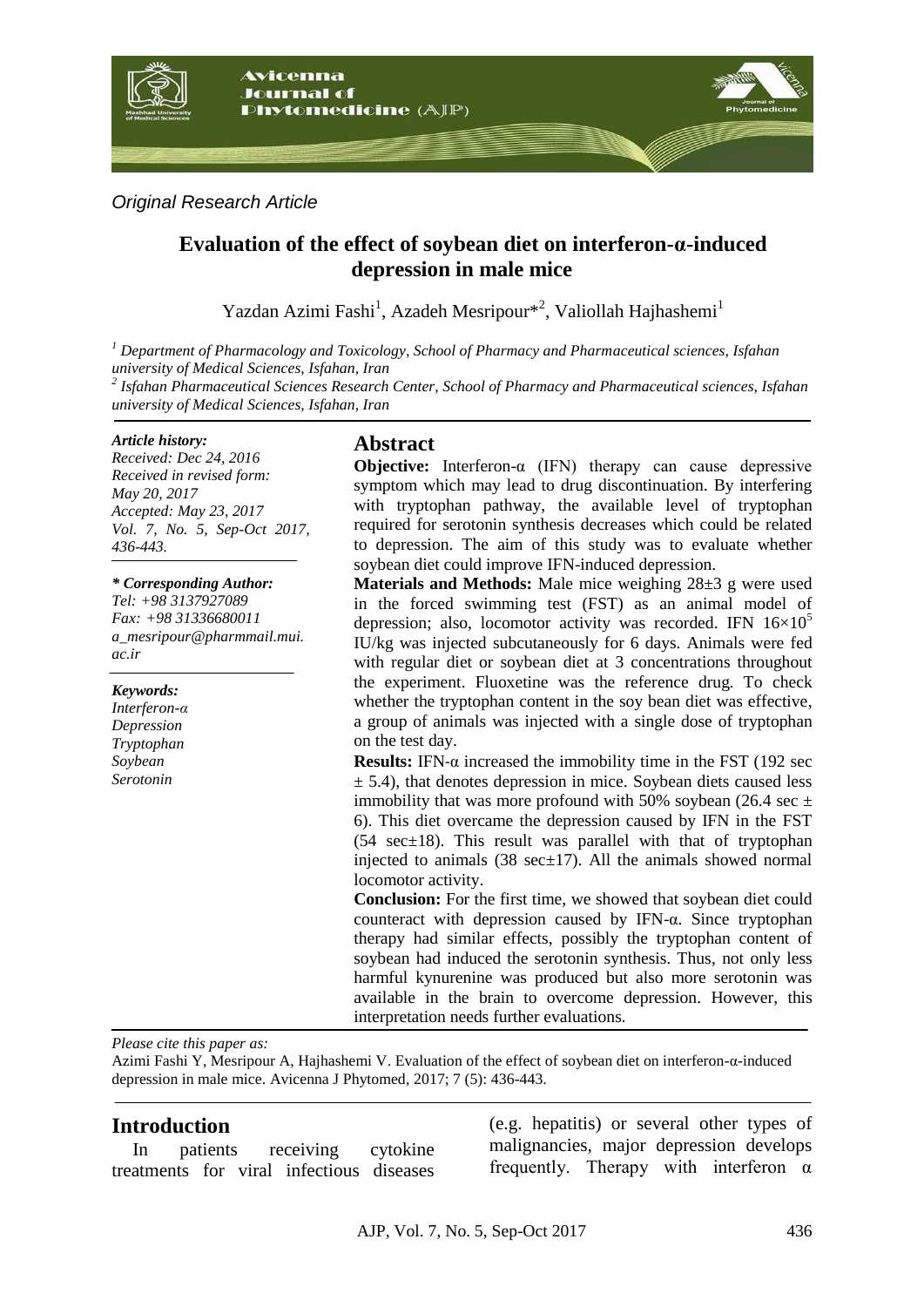(IFN- $\alpha$ ) causes severe adverse reactions; early signs include anorexia, fever and fatigue (Capuron et al., 2002a), and prolonged therapy causes depressive symptoms in up to 45% of the patients that might lead to cessation of the therapy (Bonaccorso et al., 2002; Kraus et al., 2005). In animal studies, similar effects such as early signs of sickness (similar to human neurovegetative symptoms) were observed following IFN-α treatment (Sammut et al., 2001) and after chronic IFN-α treatment, depression-like behavior has been recognized (Makino et al., 2000; Ping et al., 2012). Simultaneous administration of imipramine reversed IFN-induced depression-like behavior in rats as assessed by forced swim test (Fischer et al., 2015).

Studies have proven some biological pathways that are involved in IFN- $\alpha$ induced depressive symptoms. IFN- $\alpha$  can augment indoleamine 2,3-dioxygenase (IDO) enzyme activity; IDO is responsible for converting tryptophan to kynurenine. Therefore, kynurenine increases and the available concentration of tryptophan required for serotonin synthesis, decreases (Baranyi et al., 2013; Baranyi et al., 2015). Kynurenine can cross the blood-brain barrier and it breaks to metabolites such as quinolinic acid that is an agonist of Nmethyl-D-aspartate (NMDA) receptor, and has neurotoxic effects (Wichers et al., 2005).

Tryptophan is the precursor of serotonin (5-hydroxytryptamine, 5-HT), and tryptophan hydroxylase is responsible for hydroxylation of tryptophan to 5 hydroxytryptophan, which is the first and rate-limiting step in the synthesis of 5-HT. Serotonin has a prominent role in the neurobiology of mood disorders (Owens and Nemeroff, 1994). Reduced concentrations of tryptophan in blood are associated with reduced 5-HT accessibility within the central nervous system (CNS). Furthermore, low tryptophan levels has been related to the depressive relapse in vulnerable patients (Moore et al., 2000;

Moreno et al., 2000). Previously, it has been shown that depressed patients who received no therapy, had lower plasma concentrations of tryptophan compared with control individuals (Ressler and Nemeroff, 2000; Song et al., 1998).

As noted earlier. IFN- $\alpha$  can affect mood probably by affecting biological pathways of tryptophan in the body. Soybean is a protein source comprised of tryptophan along with other amino acids (Banaszkiewicz, 2011), and for centuries, it has played a key role in the diet of many Asian countries (Yu et al., 2015). The positive influence of high protein products and tryptophan content of nutrients on depression, has been shown (Tavakkoli et al., 2015; Firk and Markus, 2009). Thus, the aim of the present study was to evaluate the effect of concomitant use of soy bean diet with IFN- $\alpha$ , to evaluate if an increase in amino acids especially tryptophan, in the diet could be beneficial on IFN- $\alpha$  induced depression. Although antidepressants have proven to be helpful on IFN-α-induced depressive behavior, but to the best of our knowledge, no study has analyzed the effect of soybean in this regard. Therefore, we used a mice model of depression to evaluate the effect of coadministration of IFN-α and different concentrations of soybean diets and also pure tryptophan treatment on depression.

# **Materials and Methods Animals**

Male albino mice (weighing  $28\pm3$  g) were housed in cages, six animal in each cage at  $21 \pm 2$  °C with a 12 hr-12 hr lightdark cycle (the lights were on from 6 am to 6 pm). Tap water and standard mice chow were available, *ad libitum*. Tests were performed only after the mice had acclimated to the environment for at least 2 days. All experiments were performed between 08:00 and 13:00 hr in the pharmacology laboratory, in order to minimize circadian rhythm influence. For each treatment group, a minimum of six mice were used. All animal procedures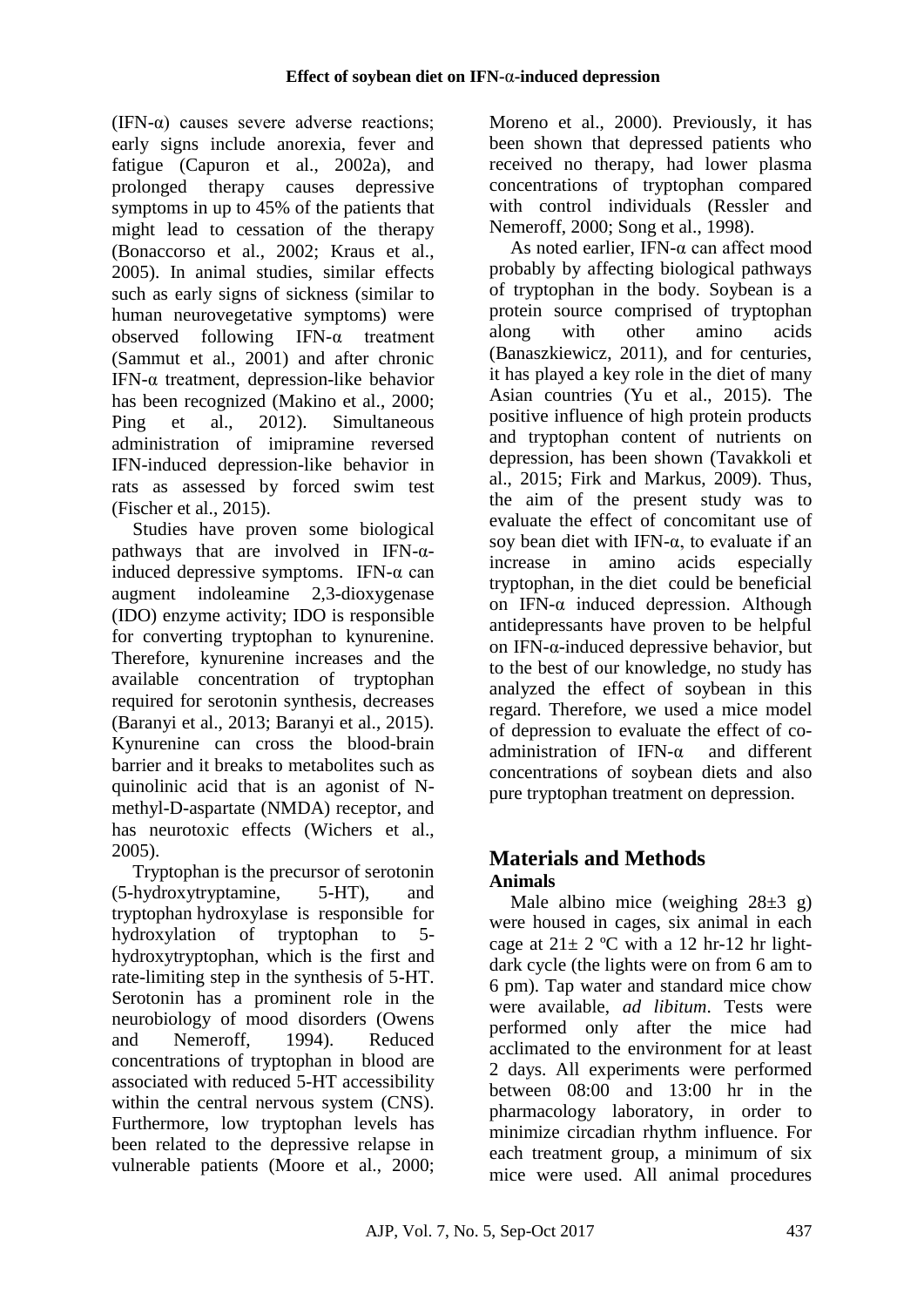were performed in accordance with guidelines for the Care and Use of Laboratory Animals Issued by Isfahan University of Medical Sciences, Isfahan, Iran (Grant No 395450).

## **Locomotion test**

The motor activity of mice was assessed in a rectangular, plastiglas apparatus (Borj Sanat, Iran) divided by red beams into 15 zones in a  $5 \times 3$  grid formation. Each zone was  $9 \times 10$  cm. Mice were placed into the apparatus facing towards the wall in the closest corner to the experimenter and were allowed to explore the field for 3 min (Hemsley and Hopwood, 2005). The number of zone entries was counted automatically by passing animals through the beams and rears on hind-legs were recorded manually. The total activity was calculated by summing the zone entries (horizontal exploration) and rears (vertical exploration).

### **Forced swimming test (FST)**

Mice were forced to swim for 6 min in water of 25ºC in a glass beaker (diameter 12.5 cm). The depth was about 12 cm thus, the mice could not touch the bottom of the glass beaker with their paws or tail, and they could not escape. After 6 min, the mice were dried carefully and returned to their home cage. Behaviors that were recorded included: Immobility time, defined as the time spent while the animal was floating, staying still or using righting movements; recorded in the last 4 min. Swimming was defined as horizontal movements which involved at least two limbs (Bale and Vale, 2003). Latency to the first immobility was also recorded starting right after placing the mice in the water (Castagné et al., 2009). For each animal on the test day, first the locomotor activity and then, the FST was performed.

# **Drugs and Diets**

Interferon-α (IFN, Pooyesh Darou,  $3\times10^6$  IU),  $16\times10^5$  IU/kg body weight was injected subcutaneously for 6 consecutive days (dose was achieved according to pilot studies). Fluoxetine (Sigma-aldrich, Germany), as a selective serotonin inhibitor antidepressant, was given at the dose of 20 mg/kg (ip) on the last day, 30 min before the test (Kulkarni, 2007). Tryptophan (Sigma-aldrich, Germany), was given at the dose of 300 mg/kg (ip) one hour before the test (Cervo et al., 2005).

Soy beans (Brazilian) were purchased from Ziyar Soy Milk Company (Isfahan, Iran). Each 186 g row soy bean contained 68 g protein and about 1000 mg tryptophan. After soy beans were autoclaved for 30 min at 121ºC (Parsons et al., 1992), they were ground by a kitchen grinder. The powder was then carefully added to ground normal mice chow with the percentages of 20, 30, and 50 .

# **Data processing and statistical analysis**

Results were expressed as group mean± SEM. All results were analyzed by oneway analysis of variance (ANOVA), followed by Tukey's multiple comparison tests. p values less than 0.05 were considered significant. Excel 2010 and the Graphpad Prism 6 were used for data analyzing and making graphs.

# **Results**

Interferon-α considerably increased the immobility time in the FST (192 sec  $\pm$  5.4,  $p<0.05$ ,  $f=25$ ) compared to control (142) sec  $\pm$  6.5), which indicates the despair behavior induced by IFN- $\alpha$  (Figure 1A). As presented in Table 1, food consumption was not influenced by soybean diet and animals consumed soybean diet as the plane food chow diet. Administrating the soya diet to animals caused a decrease in the immobility time in the FST (Figure 1A). Immobility time significantly decreased by 50% soybean diet  $(26.4s \pm 6,$ p<0.001, f=25) compared to the control group that consumed plane food chow (142 sec  $\pm$  6.5). The effect of sovbean diet on immobility time was consistent with the changes that fluoxetine caused on the immobility time. Only 50% soybean diet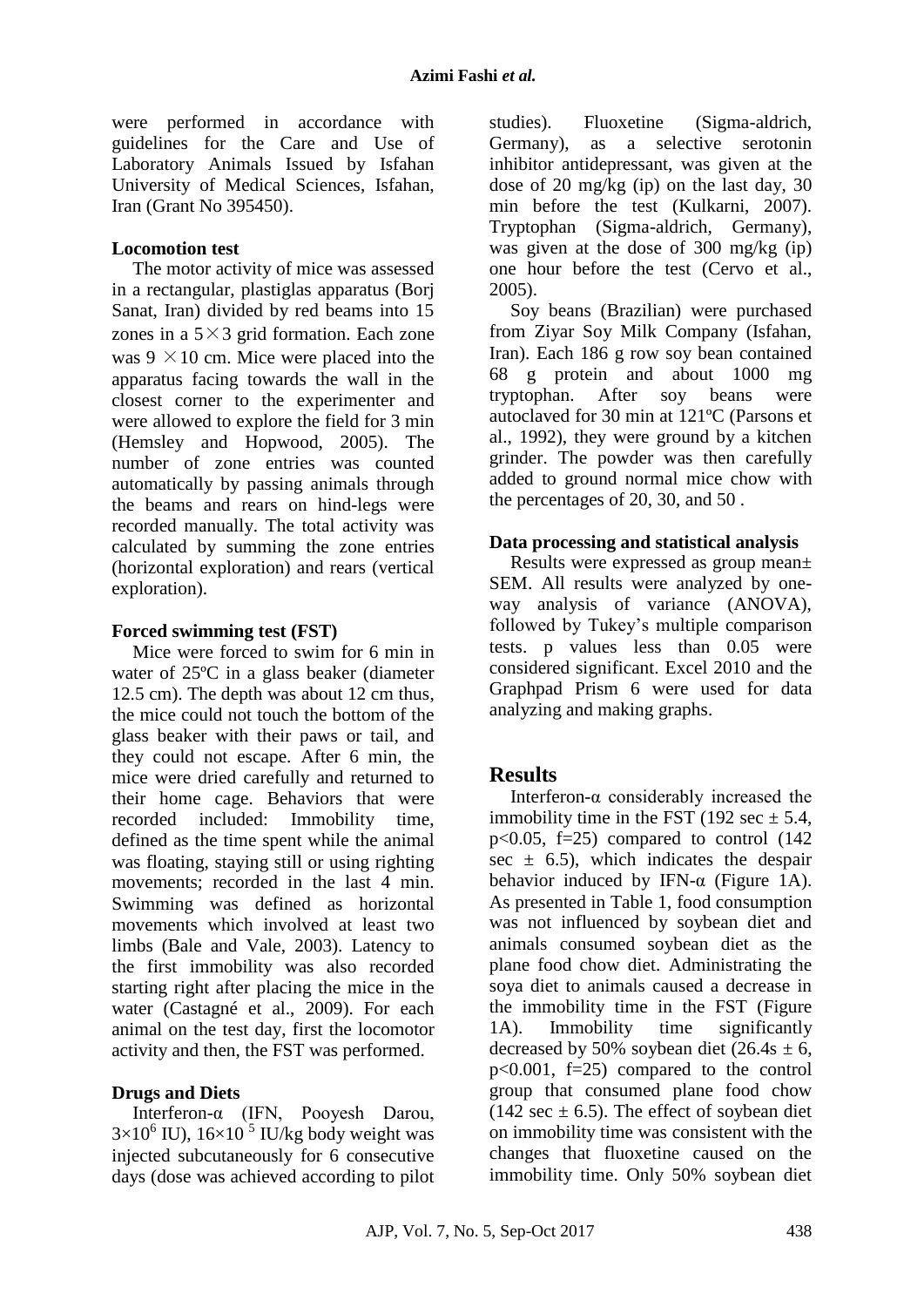significantly increased the latency to immobility (152 sec  $\pm$  35 vs 69 sec  $\pm$  7.6 control group,  $p<0.01$ ,  $f= 5.9$ ; Figure 1B). This change was similar to fluoxetine.



Figure 1. The effect of interferon- $\alpha$  (IFN) and different soybean diet concentrations on depressive performance in the forced swimming test. A) The effect of each diet on immobility time. B) The effect of each diet on the latency. The immobility time is the total time animals were immobile during the last 4 min of the total 6-min test. The latency time is the time spent until the animal becomes immobile. Number of animals in each group was 6. Control animals received normal mice chow. Results are expressed as group mean ± SEM and analyzed by ANOVA followed by Tukey's comparison tests. \*  $p<0.05$ , \*\*  $p<0.01$ , and \*\*\* p<0.001 compared to the control group**.** 

As Figure 2A shows, the immobility time significantly decreased (54 sec  $\pm$  18,  $p<0.05$ ,  $f=11$ ) in the group that ingested 50% soybean diet concomitant with IFN, administrating tryptophan also mitigated the immobility time (38 sec  $\pm$  17, p<0.01, f= 11) versus IFN alone. Latency to immobility was increased by 50% soybean diet, tryptophan and fluoxetine concomitant treatment with IFN, although the difference was not significant (Figure 2B).



Figure 2. The effect of different soybean diet concentrations on interferon-α (IFN)-induced depressive performance in the forced swimming test. A) The effect of each diet on immobility time. B) The effect of each diet on the latency. The immobility time is the total time animals were immobile during the last 4 min of the total 6-min test. The latency time is the time it takes until the animal becomes immobile. IFN was administered  $(16\times10^5 \text{ IU/kg}, \text{ sc})$  after being diluted in saline, for 6 days, fluoxetine (20 mg/kg,ip) was administered 30 min before the test, tryptophan (100 mg/kg, ip) was administered one hour before the test. Number of animals in each group was 6. Control animals received normal mice chow. Results are expressed as group mean  $\pm$  SEM and analyzed by ANOVA followed by Tukey's comparison tests.  $*$  p<0.05, \*\*  $p<0.01$ , and \*\*\*  $p<0.001$  compared to control group. ### p<0.001 compared to IFN.

Table 2 presents the animals' locomotor activity (vertical, horizontal, and total activities), no difference was seen amongst the groups and all treatment groups resulted in normal animal movements (number of total movements =  $126.1 \pm$ 7.1); thus, increased immobility of animals receiving IFN in the FST denotes the animal despair behavior.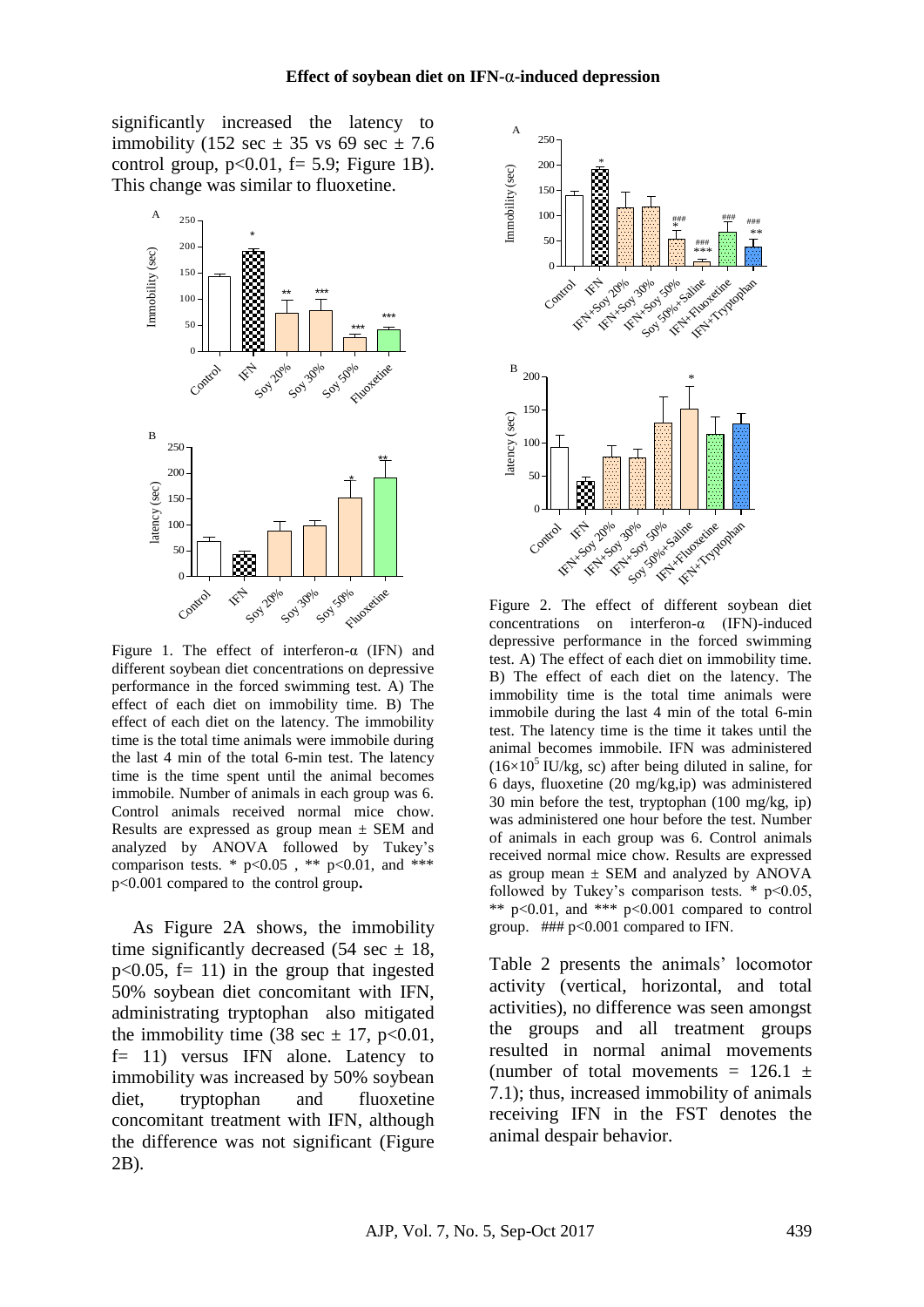| Group            | $1st 48$ (mg/g BW) | $2nd$ 48 (mg/g BW) | $3rd$ 48 (mg/g BW) |
|------------------|--------------------|--------------------|--------------------|
| <b>Control</b>   | $262 \pm 28$       | $283.5 \pm 7.5$    | $257 \pm 8$        |
| Soy 20%          | $247.5 \pm 30.4$   | $263.3 \pm 23.7$   | $235.5 + 24.1$     |
| Soy 30 %         | $242.2 \pm 19.6$   | $261.4 + 7.6$      | $272.1 + 7$        |
| Sov 50 %         | $253.3 \pm 14.3$   | $250.2 + 21.7$     | $287.3 + 25.4$     |
| IFN + Soy $20\%$ | $303.8 + 12.4$     | $244.6 + 12.2$     | $242 + 17.6$       |
| $IFN + Sov 30\%$ | $331.8 \pm 13.9$   | $263.3 \pm 12$     | $279.3 \pm 21.7$   |
| $IFN + Sov 50\%$ | $201.4 \pm 10.47$  | $258 \pm 13.7$     | $218.1 \pm 21.6$   |

Table 1. Food consumption during the test protocol .

Control animals' received plane mice chow, different diets were achieved by mixing 20, 30 or 50% soybean with normal food chow. Results are expressed as group mean  $\pm$  SEM and analyzed by ANOVA followed by Tukey's comparison tests.

Table 2. The open field locomotor activity.

| Group                 | <b>Horizontal Movement</b> | <b>Vertical Movement</b> | <b>Total Movement</b> |
|-----------------------|----------------------------|--------------------------|-----------------------|
| Control               | $119.8 \pm 5.6$            | $6.2 \pm 0.7$            | $126.1 \pm 7.1$       |
| Soy $20\%$            | $167.8 \pm 9.9$            | $12.8 \pm 5.6$           | $189.8 \pm 8.4$       |
| Soy 30%               | $152.4 \pm 12.9$           | $16.5 \pm 3$             | $169 \pm 13.3$        |
| Sov 50 %              | $167.8 \pm 9.9$            | $16.6 \pm 1.7$           | $184.5 \pm 9.7$       |
| <b>IFN</b>            | $161.2 \pm 5.1$            | $17.1 \pm 2.5$           | $178.3 \pm 5$         |
| $IFN + Sov 20%$       | $115.1 \pm 9.1$            | $9 \pm 1.3$              | $124.1 \pm 9.4$       |
| IFN + Soy $30\%$      | $153.6 \pm 10.4$           | $12.6 \pm 1.6$           | $166.3 \pm 10.5$      |
| $IFN + Sov 50\%$      | $113.5 \pm 17.3$           | $11.7 \pm 2.7$           | $125.9 \pm 22.6$      |
| <b>IFN+Tryptophan</b> | $125.5 \pm 6.9$            | $12.3 \pm 1.6$           | $137.8 \pm 7.5$       |
| <b>IFN+Flouxetine</b> | $109 \pm 5.6$              | $10 \pm 1$               | $119 \pm 5.4$         |

The zone entries and hind-leg rears were counted for 3 min, the total activity is the sum of zone entries and rears. Number of animals in each group was 6. Control animals received normal mice chow. IFN was administered (16×10<sup>5</sup> IU/kg, sc) after being diluted in saline, for 6 days. Results are expressed as group mean  $\pm$ SEM and analyzed by ANOVA followed by Tukey's comparison tests.

#### **Discussion**

In our study, IFN injection caused an increase in immobility time in the FST which was in favor of previous studies, indicating IFN-induced depression (Fischer et al., 2015). As the locomotor test revealed, total activity was not influenced by IFN; therefore, changes seen in the FST are mainly because of the animal despair behavior. Evidently depression occurs in patients who receive cytokine therapy for infectious diseases or cancers. Several mechanisms are involved in the effects of cytokine on behavioral such as the activation of inflammatory signaling pathways in the brain which causes the changes in monoamine, glutamate, and neuropeptide systems (Felger and Lotrich, 2013). It has been shown that the activity of inflammatory cytokines influences neurogenesis and neuroplasticity (Peng et al., 2008). Additionally, administrating IFN decreases systemic brain-derived neurotrophic factor (BDNF) levels in humans (Lotrich et al., 2013) and the reversal of apoptosis by antidepressants requires complete BDNF signaling (Peng et al., 2008). Among different mechanisms involved in IFN-induced depression, the tryptophan pathway was particularly considered in our study.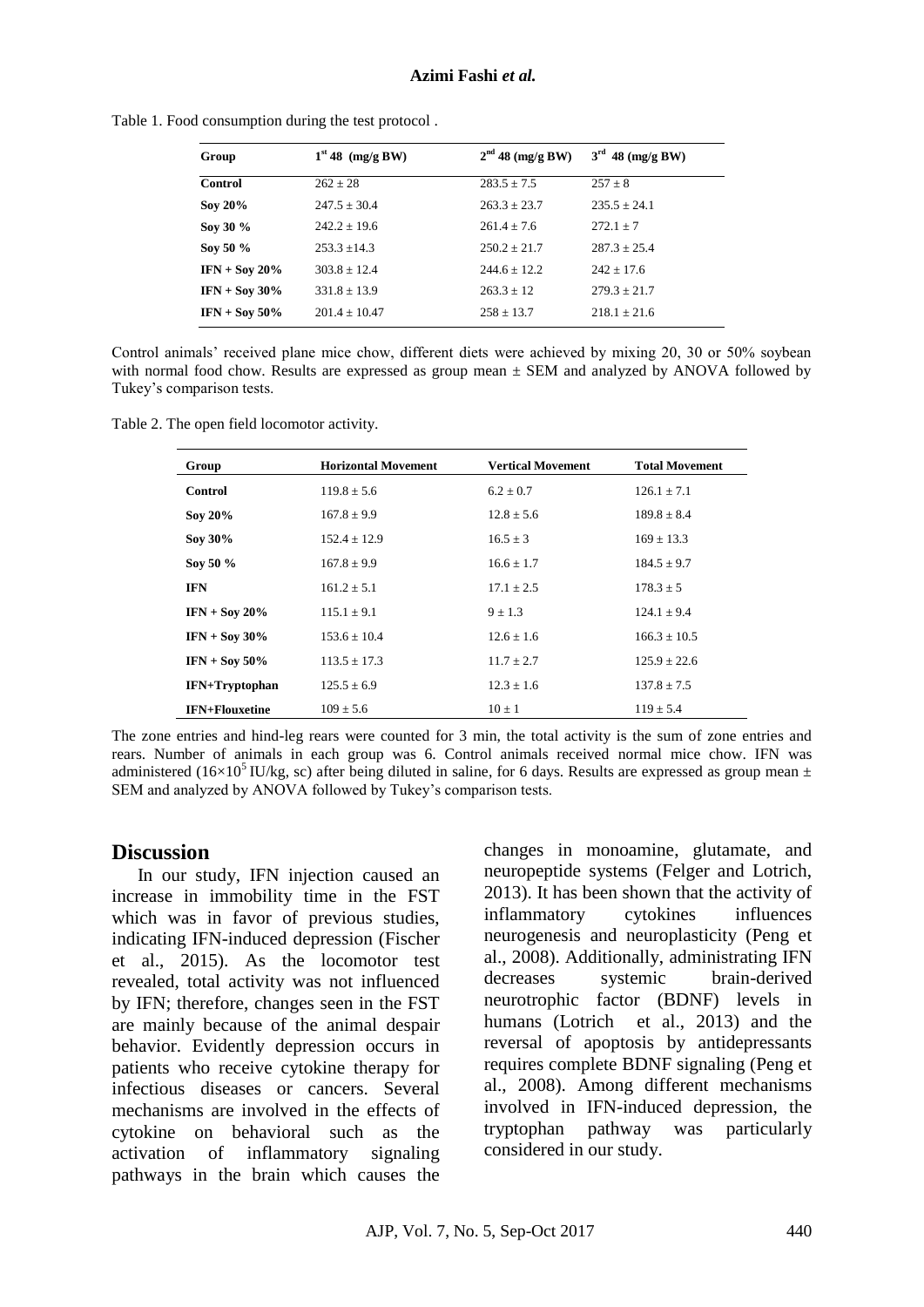Previous research indicate that the severity of depressive symptoms was directly related to the decrease in tryptophan concentrations during treatment (Moreno et al., 2000). In patients undergoing cytokine therapy, a reduction in tryptophan availability, the precursor of serotonin, maybe the underlying cause for the development of depressive symptoms (Capuron et al., 2002b). Soy bean contains various amino acids and a considerable amount of tryptophan. By using different soy bean concentrations in mice diet, antidepressant behavior was seen that was more obvious with the high soybean concentration in the diet. These findings were similar to those of tryptophan injection, thus, it could be concluded that higher tryptophan level could counteract with IDO induction caused by IFN in the kynurenine pathway (Baranyi et al., 2015).

Tryptophan is one of the essential amino acids that should be received through external sources since human body is unable to produce it (Heine et.al, 1995). In its free form, i.e. not albumin bond, it is transported across the blood-brain-barrier by the competitive and non-specific L-type amino acid transporter. Once in the CNS, tryptophan acts as a precursor in various metabolic pathways, which results in the production of proteins, serotonin and kynurenines (Ruddick et al., 2006).

In the kynurenine pathway, the first stable intermediate product is kynurenine and the ultimate product is nicotinamide adenosine dinucleotide (NAD). Furthuremore, along the pathway, some other neuroactive intermediates are produced (e.g. quinolinic acid (NMDA receptor agonist), kynurenic acid (NMDA antagonist), and picolinic acid (neuroprotectant)) (Chen and Guillemin, 2009). Quinolinic acid concentration is normally lower in the brain in comparison to the peripheral tissues since tryptophan is metabolized to 5-HT rather than to formylkynurenine (Heyes et al., 1997). But, following an immune response, in the body and CNS, IDO becomes activated thus quinolinic acid concentration increases significantly. This same mechanism occurs when IFN is administered and IDO is activated.

In the brain, during inflammatory conditions, the major sources of quinolinic acid production are microglia and dendritic cells (Chen and Guillemin, 2009). However, astrocytes do not have the kynurenine hydroxylase enzyme; therefore, they are incapable of production of quinolinic acid (Guillemin et al., 2013). Neurons and astrocytes are protected because they uptake quinolinic acid and convert it to NAD. Unfortunately in pathological conditions, this process is saturated and the cells are not able to convert large amounts of quinolinic acid to NAD. Consequently, toxic amounts of quinolinic acid accumulate within the cells (Guillemin et al., 2005).

As our results showed, higher tryptophan concentration available either by tryptophan itself or by the soybean diet, could probably produce more 5-HT as compared to kynurenines; thus, not only less neurotoxins would be present but also more 5-HT is produced in the CNS. This could be the mechanism of the antidepressant effects observed here by the soybean diet concomitantly given with IFN that was similar to the reference drug, fluoxetine. However, in our study, tryptophan, kynurenines and their concentration ratio was not measured and it certainly warrants more investigations.

The kynurenine pathway has been studied in various diseases, including major depression disorder (Laugeray et al., 2010). Studies have assessed the concentration of tryptophan and kynurenine in different disorders and imbalances were observed frequently. When tryptophan/kynurenines ratio were within normal ranges, the disease symptoms often alleviated (Chen and Guillemin, 2009). Therefore, it could be also deducted that by using soybean diet, tryptophan/kynurenines ratio returns to its normal levels thus IFN-induced despair behavior was relieved.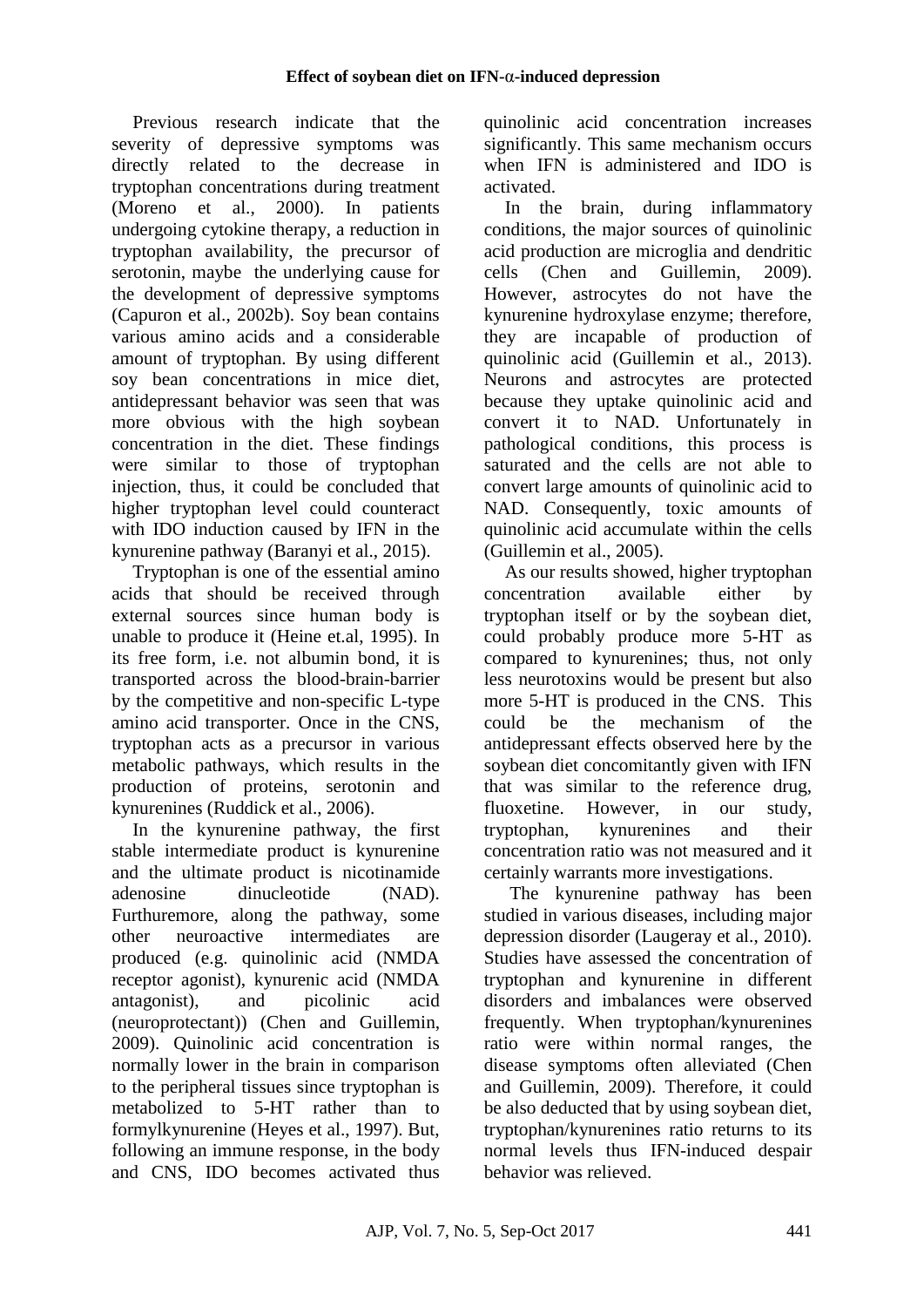In conclusion, soybean diet could be considered as a harmless remedy for patients undergoing IFN treatment, and it is proposed to be further investigated against cytokine-induced depression.

### **Acknowledgement**

This work was supported by the School of Pharmacy and Pharmaceutical Sciences Research Council (grant number 395450).

### **Conflict of interest**

The authors declare no conflict of interest.

# **References**

- Bale TL, Vale WW. 2003. Increased depression-like behaviors in corticotropinreleasing factor receptor-2-deficient mice: sexually dichotomous responses. J Neurosci, 23: 5295-301.
- Banaszkiewicz T. 2011. Nutritional value of soybean meal. In: El-Shemy HA (Eds), Soybean and Nutrition, pp. 1-20, Croatia, InTech.
- Baranyi A, Meinitzer A, Breitenecker RJ, Amouzadeh-Ghadikolai O, Stauber R, Rothenhäusler HB. 2015. Quinolinic acid responses during interferon-α-induced depressive symptomatology in patients with chronic hepatitis c infection-a novel aspect for depression and inflammatory hypothesis. PloS one, 10: p.e0137022.
- Baranyi A, Meinitzer A, Stepan A, Putz-Bankuti C, Breitenecker RJ, Stauber R, Kapfhammer HP, Rothenhäusler HB. 2013. A biopsychosocial model of interferonalpha-induced depression in patients with chronic hepatitis C infection. Psychother Psychosom, 82: 332-340.
- Bonaccorso S, Marino V, Puzella A, Pasquini M, Biondi M, Artini M, Almerighi C, Verkerk R, Meltzer H, Maes M. 2002. Increased depressive ratings in patients with hepatitis C receiving interferon-α–based immunotherapy are related to interferon-α– induced changes in the serotonergic system. J Clin Psychopharmacol, 22:86-90.
- Capuron L, Gumnick JF, Musselman DL, Lawson DH, Reemsnyder A, Nemeroff CB, Miller AH. 2002. Neurobehavioral effects of interferon-α in cancer patients:

phenomenology and paroxetine responsiveness of symptom dimensions. Neuropsychopharmacology, 26: 643-52.

- Capuron L, Ravaud A, Neveu P, Miller A, Maes M, Dantzer R. 2002. Association between decreased serum tryptophan concentrations and depressive symptoms in cancer patients undergoing cytokine therapy. Mol psychiatry, 7:468-73.
- Castagné V, Porsolt RD, Moser P. 2009. Use of latency to immobility improves detection of antidepressant-like activity in the behavioral despair test in the mouse. Eur J Pharmacol, 616:128-33.
- Cervo L, Canetta A, Calcagno E, Burbassi S, Sacchetti G, Caccia S, Fracasso C, Albani D, Forloni G, Invernizzi RW.2005. Genotype-Dependent Activity of Tryptophan Hydroxylase-2 Determines the Response to Citalopram in a Mouse Model of Depression. Neurobiol Dis, 25: 8165– 72.
- Chen Y, Guillemin GJ. 2009. Kynurenine pathway metabolites in humans: disease and healthy states. Int J Tryptophan Res, 2:1.
- Felger JC, Lotrich FE. 2013. Inflammatory cytokines in depression: neurobiological mechanisms and therapeutic implications. Neuroscience, 246:199-229.
- Firk C, Markus CR. 2009. Mood and cortisol responses following tryptophan-rich hydrolyzed protein and acute stress in healthy subjects with high and low cognitive reactivity to depression. Clin Nutr, 28:266– 271.
- Fischer CW, Eskelund A, Budac DP, Tillmann S, Liebenberg N, Elfving B, Wegener G. 2015. Interferon-alpha treatment induces depression-like behaviour accompanied by elevated hippocampal quinolinic acid levels in rats. Behav Brain Res, 293:166-172.
- Guillemin G, Brew B, Noonan C, Takikawa O, Cullen K. 2005. Indoleamine 2, 3 dioxygenase and quinolinic acid immunoreactivity in Alzheimer's disease hippocampus. Neuropathol Appl Neurobiol, 31: 395-404.
- Guillemin GJ, Smith DG, Kerr SJ, Smythe GA, Kapoor V, Armati PJ, Brew BJ. 2013. Characterisation of kynurenine pathway metabolism in human astrocytes and implications in neuropathogenesis. Redox Rep, 5:108–111.
- Hemsley KM, Hopwood JJ. 2005. Development of motor deficits in a murine